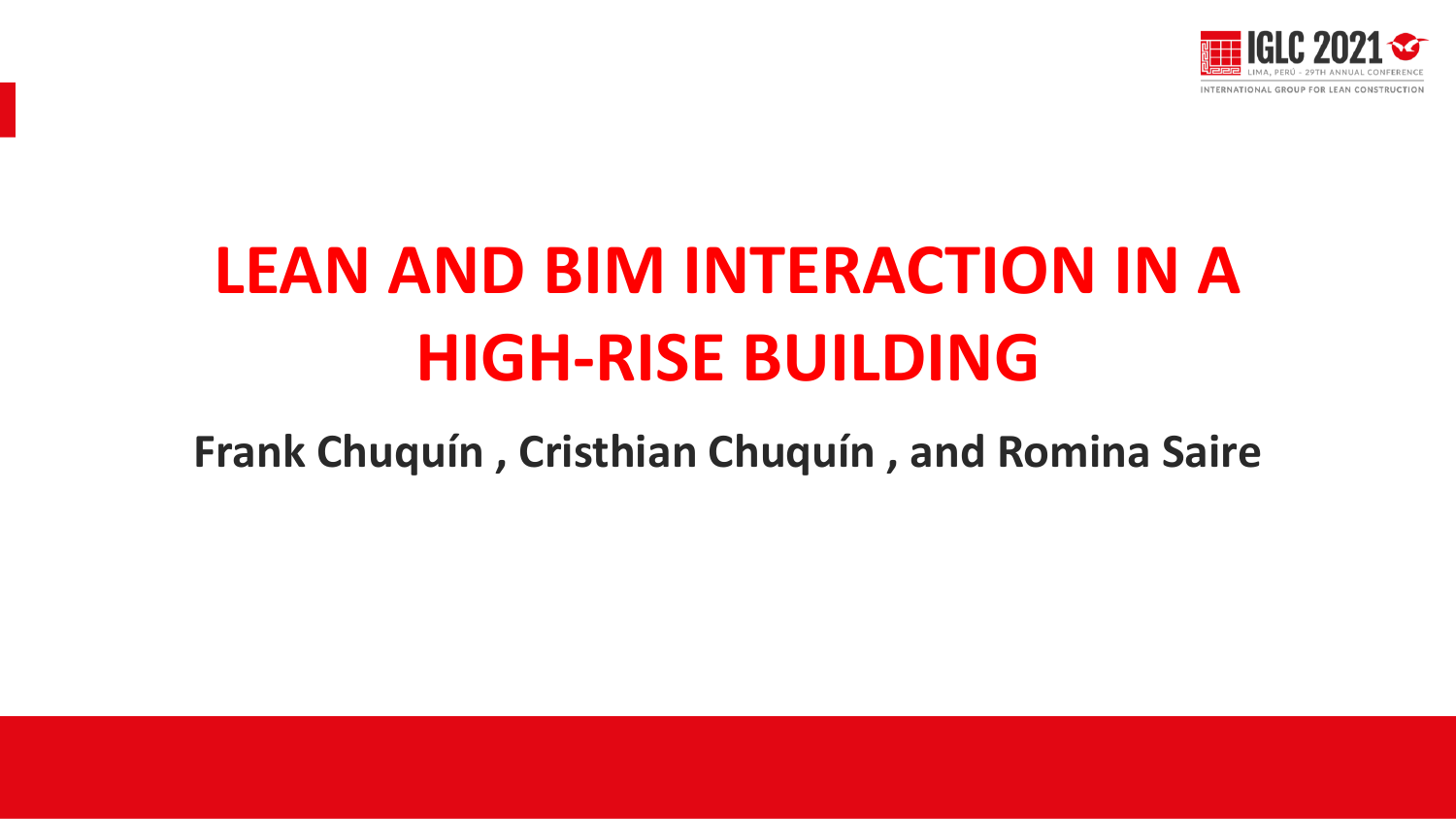

### **AGENDA**

- Introduction
- Literature review
- Hypothesis
- Methodology
- Results
- Discussion
- Conclusions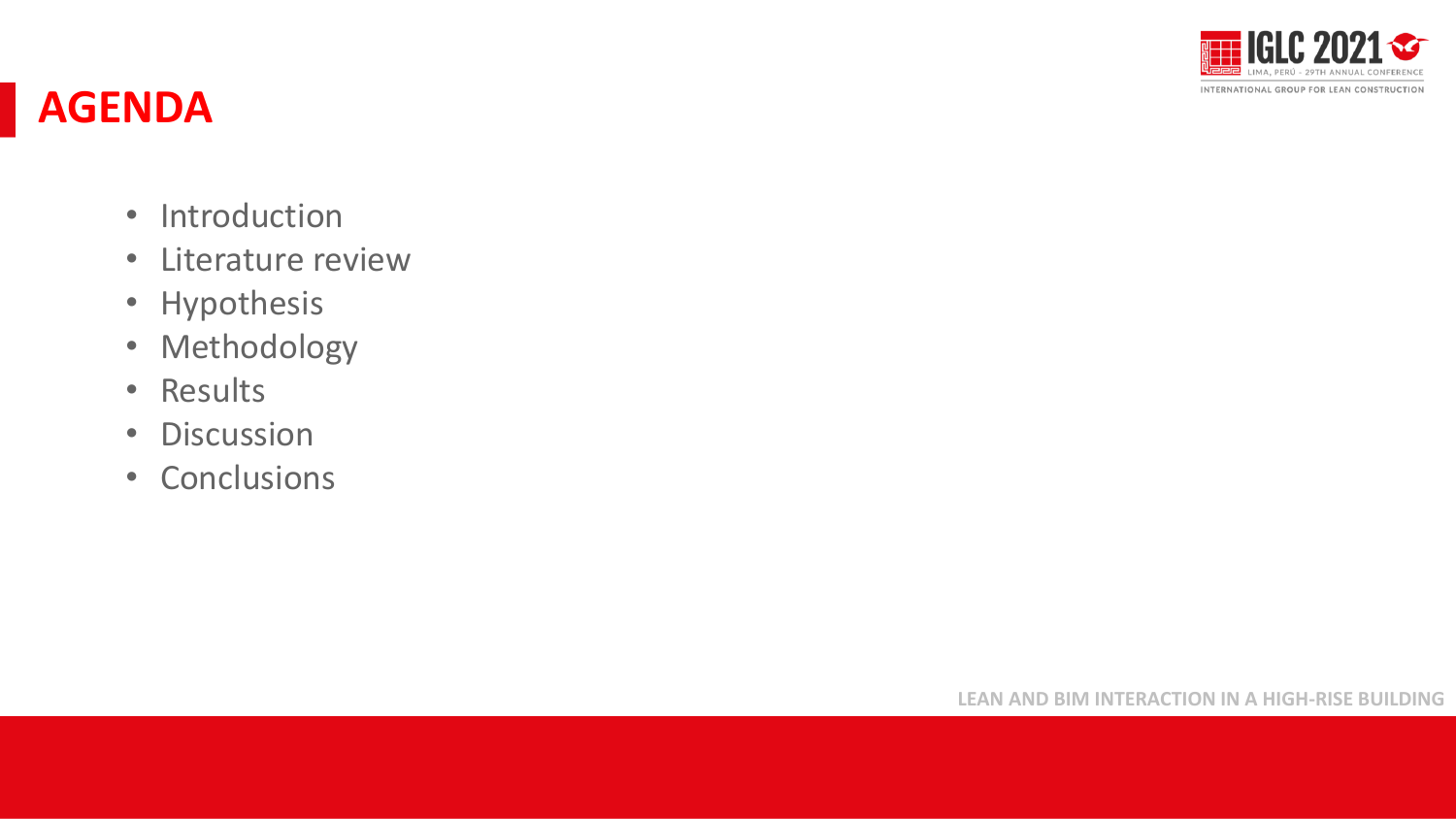

### **INTRODUCTION**

The emergence of Lean Construction and Building Information Modeling as two innovative methodologies to address issues (productivity, inefficiencies) was gaining more adopters in the AEC industry on a global scale.

In Lima the productivity levels were 27.9% of productive work, 36.3% of contributory work and 35.9% of non-contributory work *(Ghio V., 2000).* 

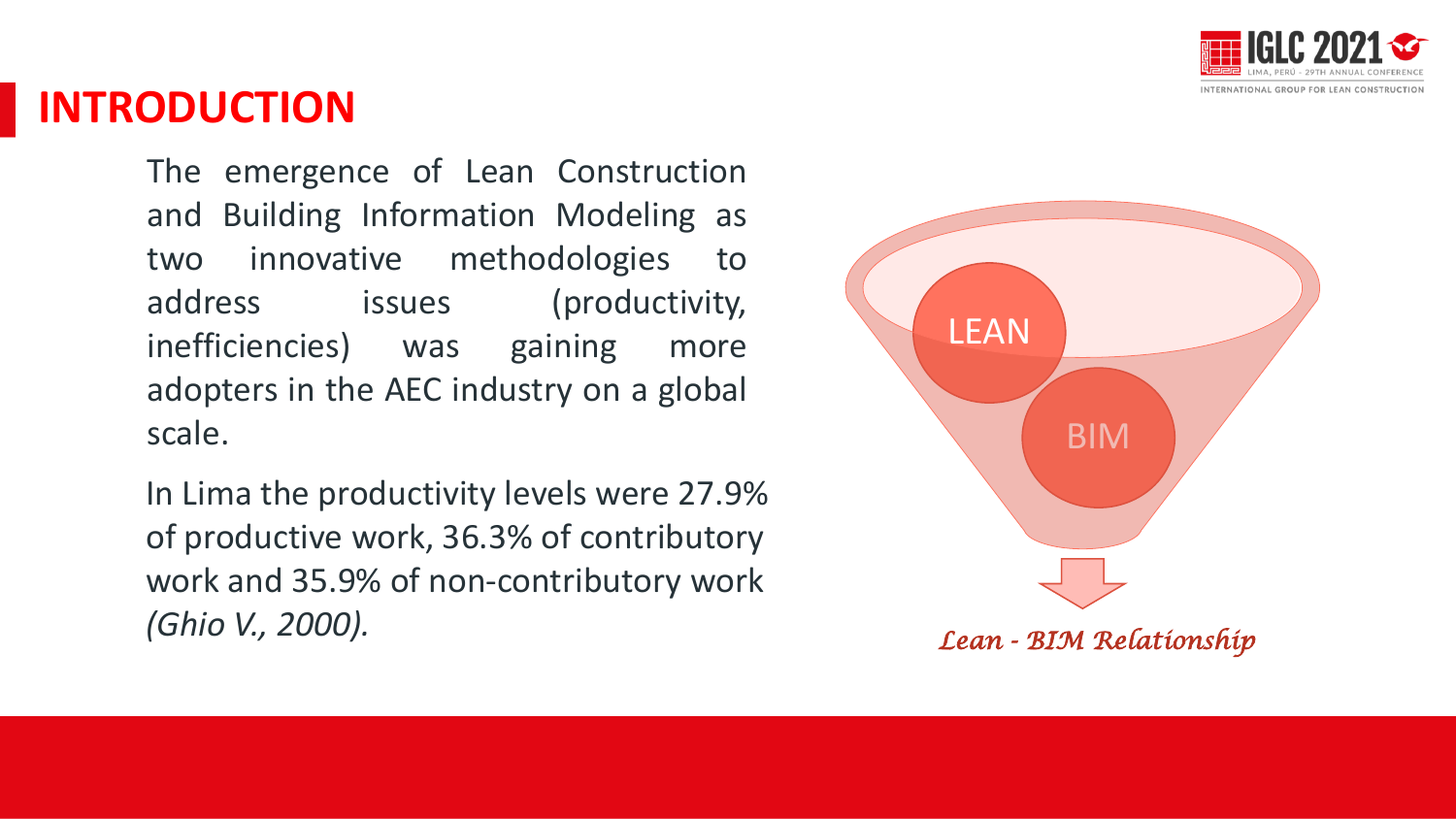

## **LITERATURE REVIEW**

#### **Lean Construction**

Methodology based on the application of the principles of Toyota production systems.

#### **Lean Design**

It is part of LPDS. Lean design comprises three processes: design concept, process design and product design.

#### **Value Stream Mapping**

Map the generation of value, waste and countermeasures when it is analyzed in a particular process

#### **BIM**

A modelling technology and associated set of processes to produce, communicate, and analyze building models.

#### **Set Based Design (SBD)**

The objective is to generate sets, different alternatives or solutions in order to evaluate them and to choose the most optimal.

#### **Integrated Concurrent Session (ICE)**

Collaborative work that involves different stakeholders.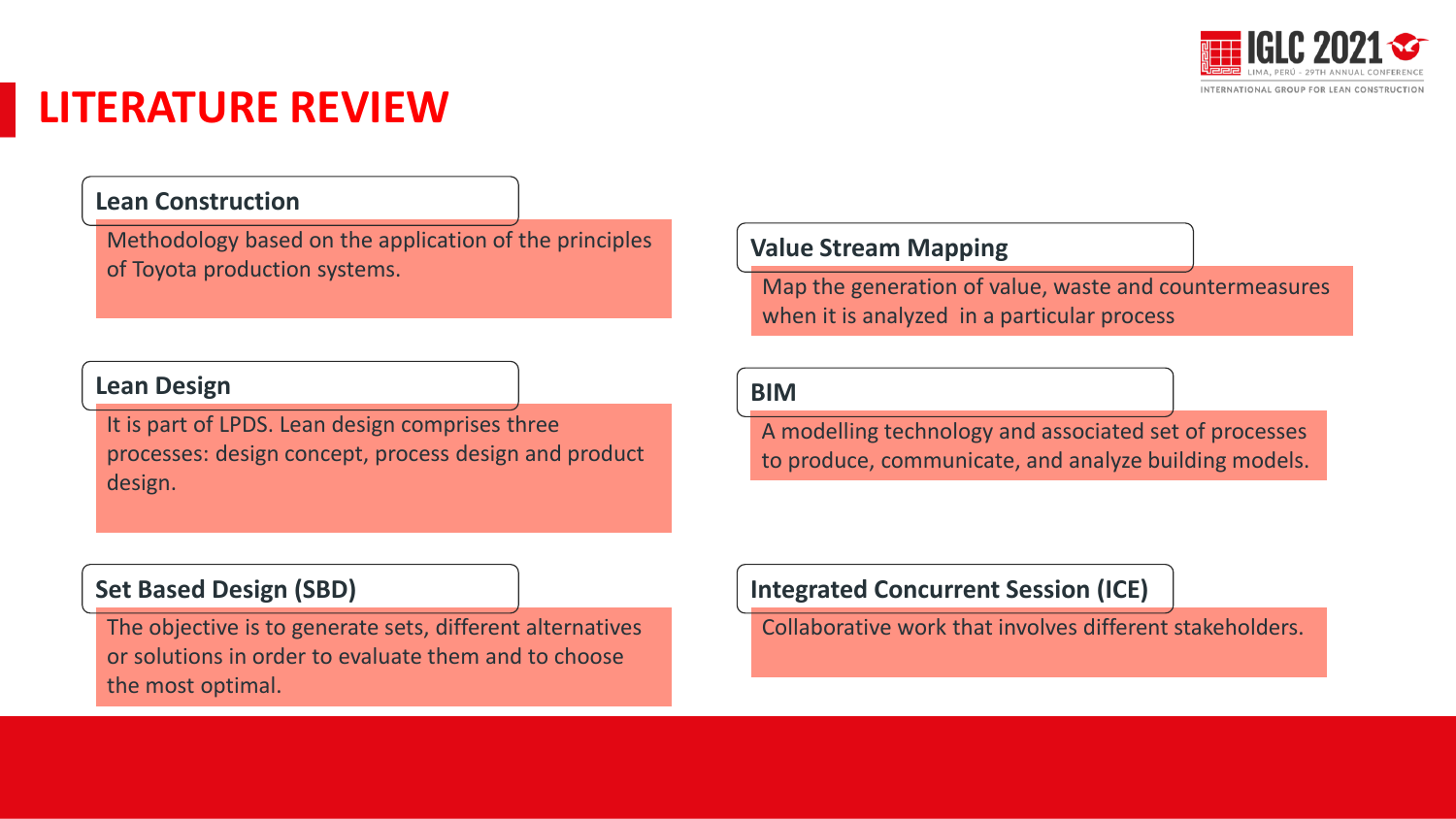

### **HYPOTHESIS**

The hypothesis that these tools (set based design, value stream mapping, a 3D model, and integrated concurrent sessions) would provide a positive interaction since they would address problems earlier (design phase) and facilitate the reduction of restrictions (i.e. less requests for information and fewer claims) in the construction phase.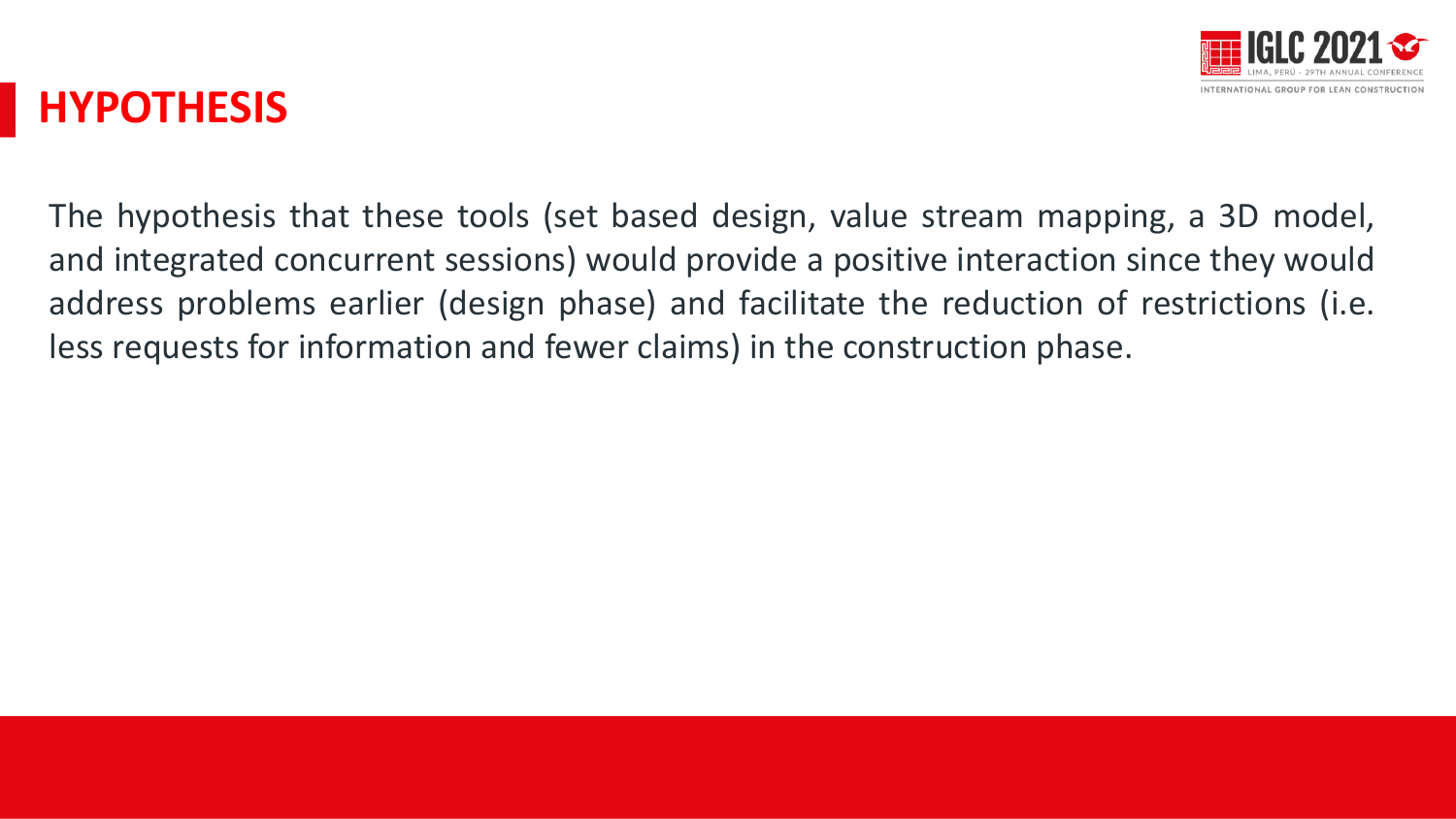

#### **METHODOLOGY**

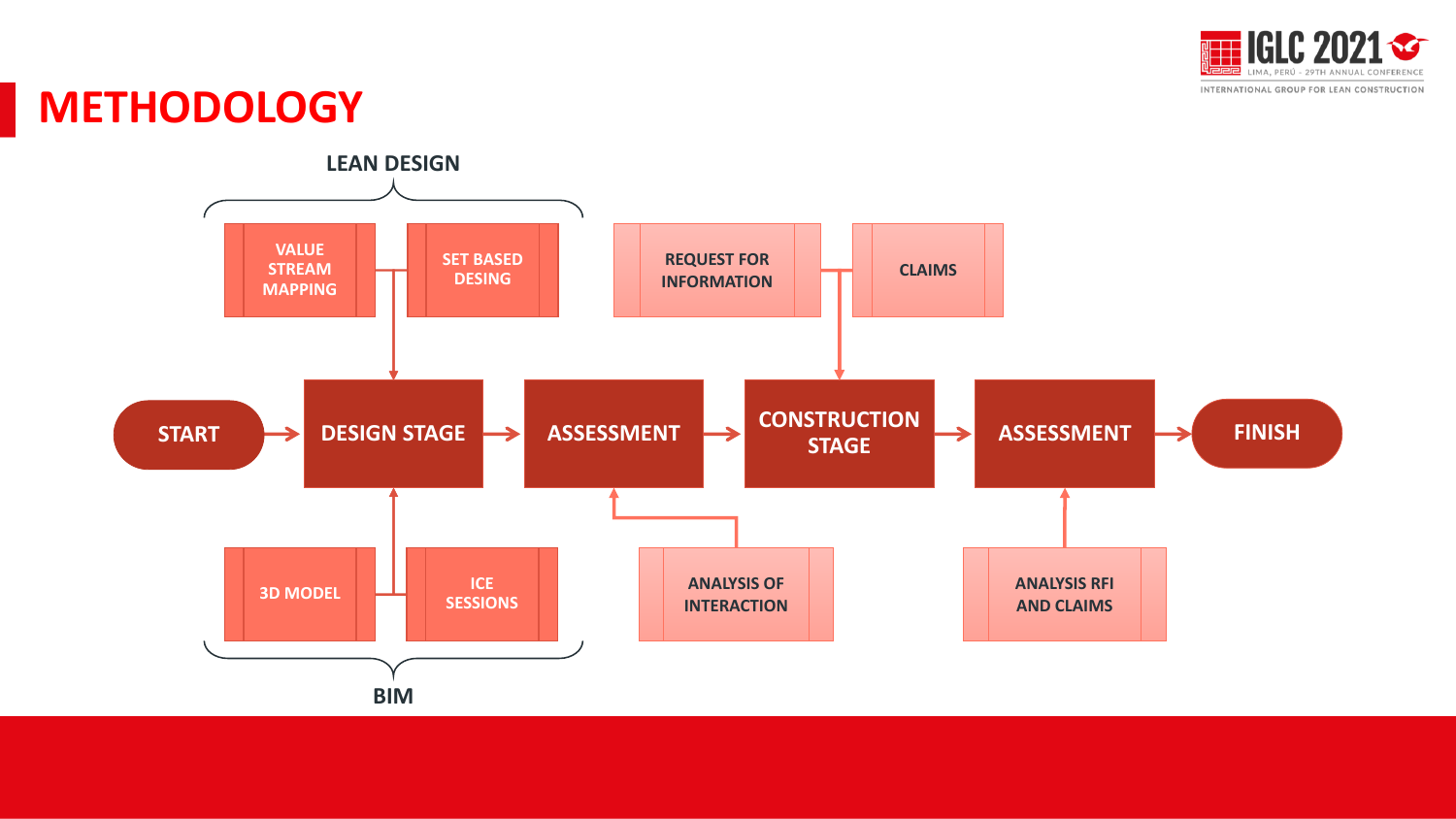

#### INTERNATIONAL GROUP FOR LEAN CONSTRUCTION

#### **RESULTS VSM and ICE Sessions**

The total value time of the value activities is 24 . 5 days, which means a 14 % reduction compared to the former VSM . The reduction in duration of activity 1 (A 1 ) and activity 2 (A 2 ) was the cause of that time saving .

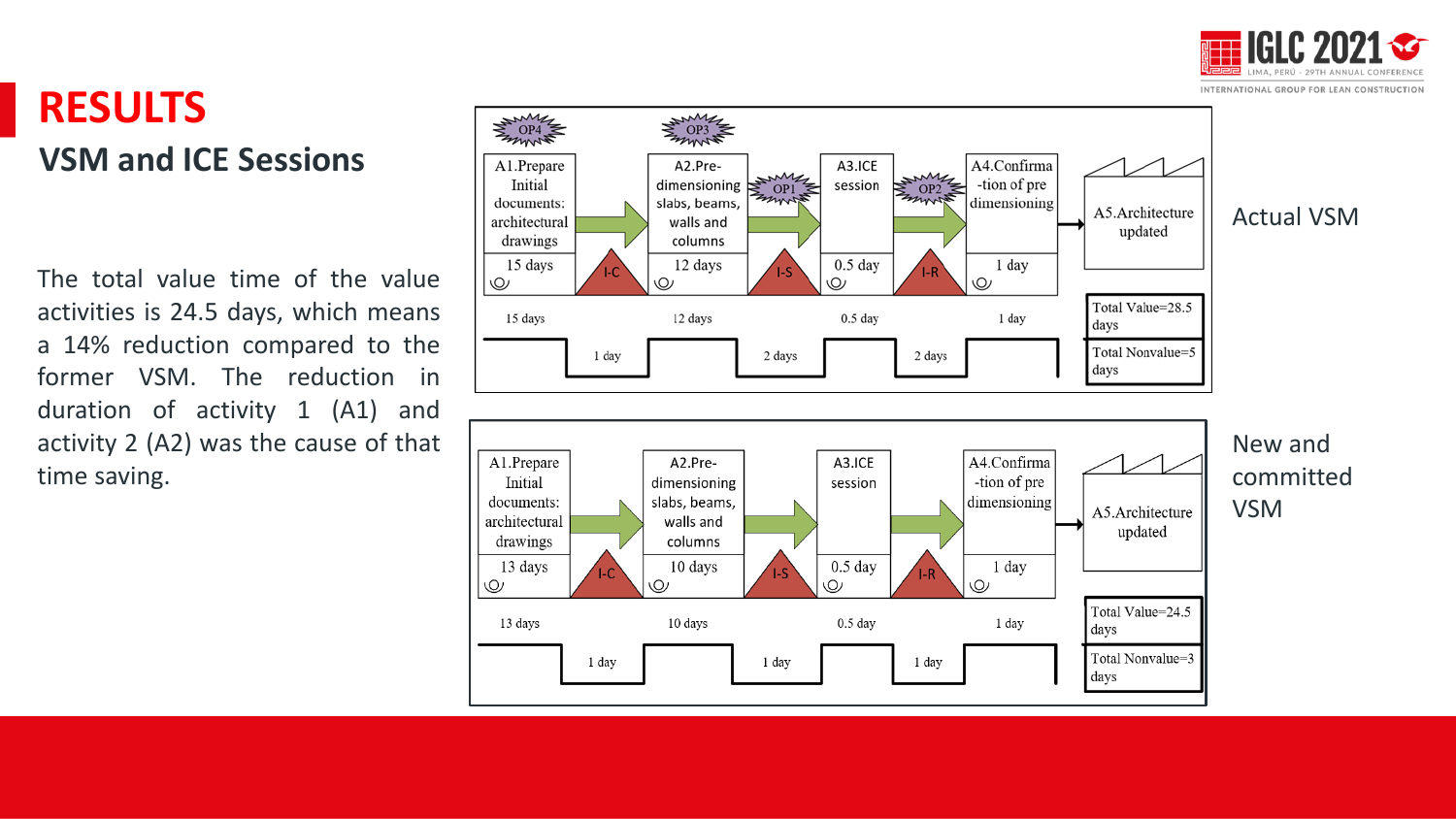

### **RESULTS**

#### **Set Based Design and 3d Model**

Comparison between different options

**Option 1:** It is to use a mixture of simple spread footing with strap footing with the disadvantage that the length of the vertical elements (columns and shear walls) have to increase in order to make it possible for footings to reach the ground with enough bearing capacity

**Option 2:** It is to implement micro piles as foundation in order to reach the appropriate soil with enough bearing capacity. **Option 3:** it is to include a semi-basement floor. By adding a floor the level of the last basement is lowered. This inclusion decreases the length of columns and shear walls.

| Category        | <b>Option 1</b> | <b>Option 2</b> | <b>Option 3</b> |
|-----------------|-----------------|-----------------|-----------------|
| Cost \$         | 53,731          | 41,791          | 150,775         |
| Benefits \$     |                 |                 | 104,000         |
| Net Cost        | $-53,731$       | $-41,791$       | $-46,775$       |
| Duration (days) | 14              | つ1              | 21              |



**3d model (left) and lower basement (right)**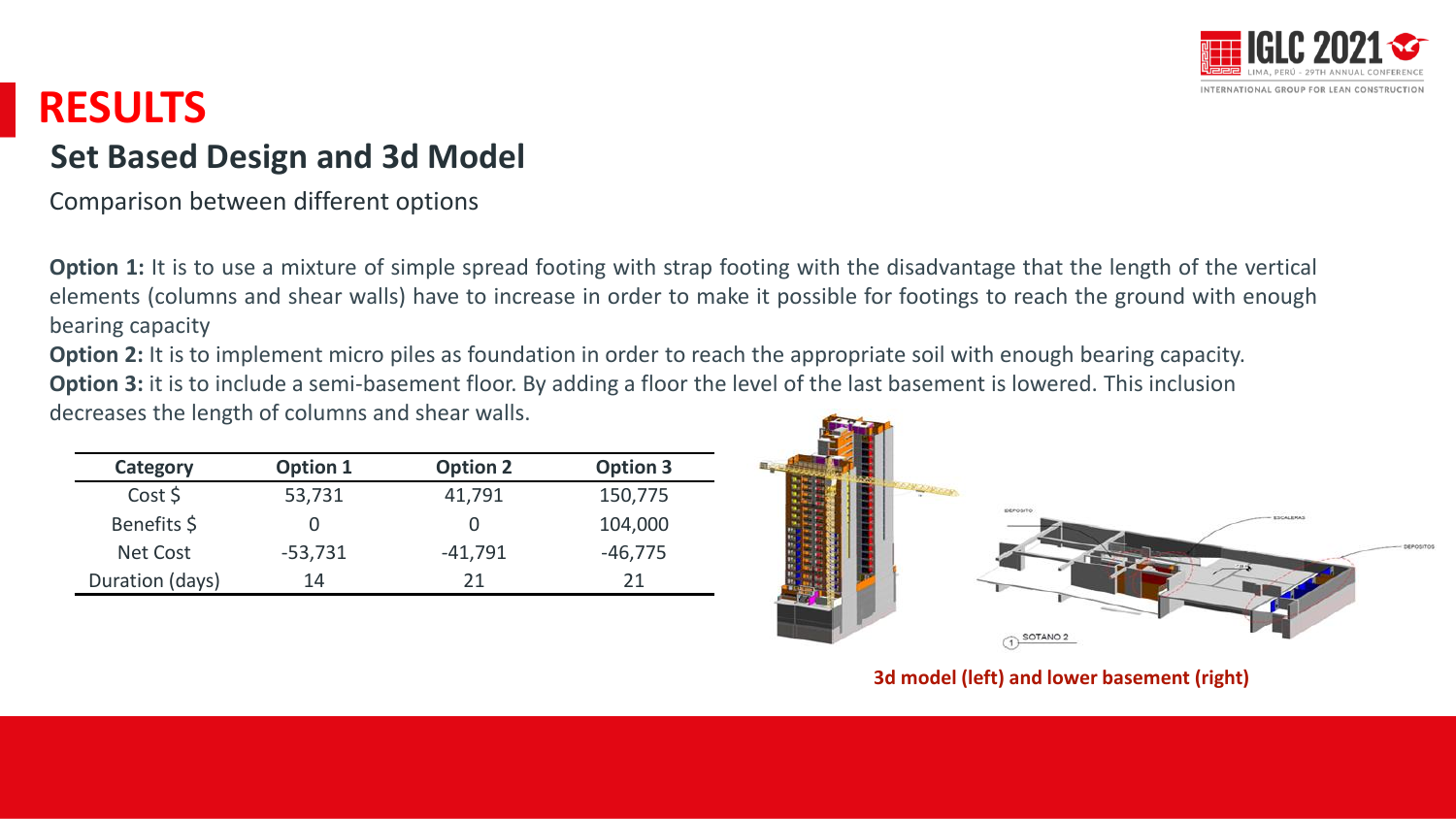

### **RESULTS**

#### **Request for information and claims at construction phase**

There are 174 RFI in total in project 1 which means 23.3% of reduction from project 2 . The ones that are design related are the categories: design issues and clashes that represent 10% and 31% respectively in project 1. Those two categories sum up 71 RFI in total which represents 37.1% of reduction from project 2.

|                      | Project 1 (Lean and<br><b>BIM</b> interaction) |            | Project 2 (without Lean<br>and BIM implementation) |            |
|----------------------|------------------------------------------------|------------|----------------------------------------------------|------------|
| Category             | Quantity                                       | Percentage | Quantity                                           | Percentage |
| Scope change         | 47                                             | 27%        | 52                                                 | 23%        |
| <b>Queries</b>       | 56                                             | 32%        | 62                                                 | 27%        |
| <b>Design issues</b> | 17                                             | 10%        | 32                                                 | 14%        |
| <b>Clashes</b>       | 54                                             | 31%        | 81                                                 | 36%        |
| <b>Total</b>         | 174                                            | 100%       | 227                                                | 100%       |

Table 1. RFI by category for project 1 and project 2 Table 2. Claims by category for project 1

There are 90 claims in total in the case study (project 1). The ones that are design related are the categories: design issues and clashes that represent 24% and 3% respectively. Those two categories sum up 48 claims. Nevertheless, in terms of cost those two categories represent 54% of the total claims cost.

|                      | <b>Claims</b><br>Quantity | <b>Claims</b><br>Percentage | <b>Claims</b><br>$Cost$ \$ | <b>Claims Cost</b><br>Percentage |
|----------------------|---------------------------|-----------------------------|----------------------------|----------------------------------|
| Scope change         | 20                        | 22%                         | 26.124                     | 295                              |
| <b>Queries</b>       | 22                        | 50%                         | 15.386                     | 17%                              |
| <b>Design issues</b> | 45                        | 24%                         | 47.982                     | 53%                              |
| <b>Clashes</b>       | 3                         | 3%                          | 1.186                      | 1%                               |
| <b>Total</b>         | 90                        | 100%                        | 90.679                     | 100%                             |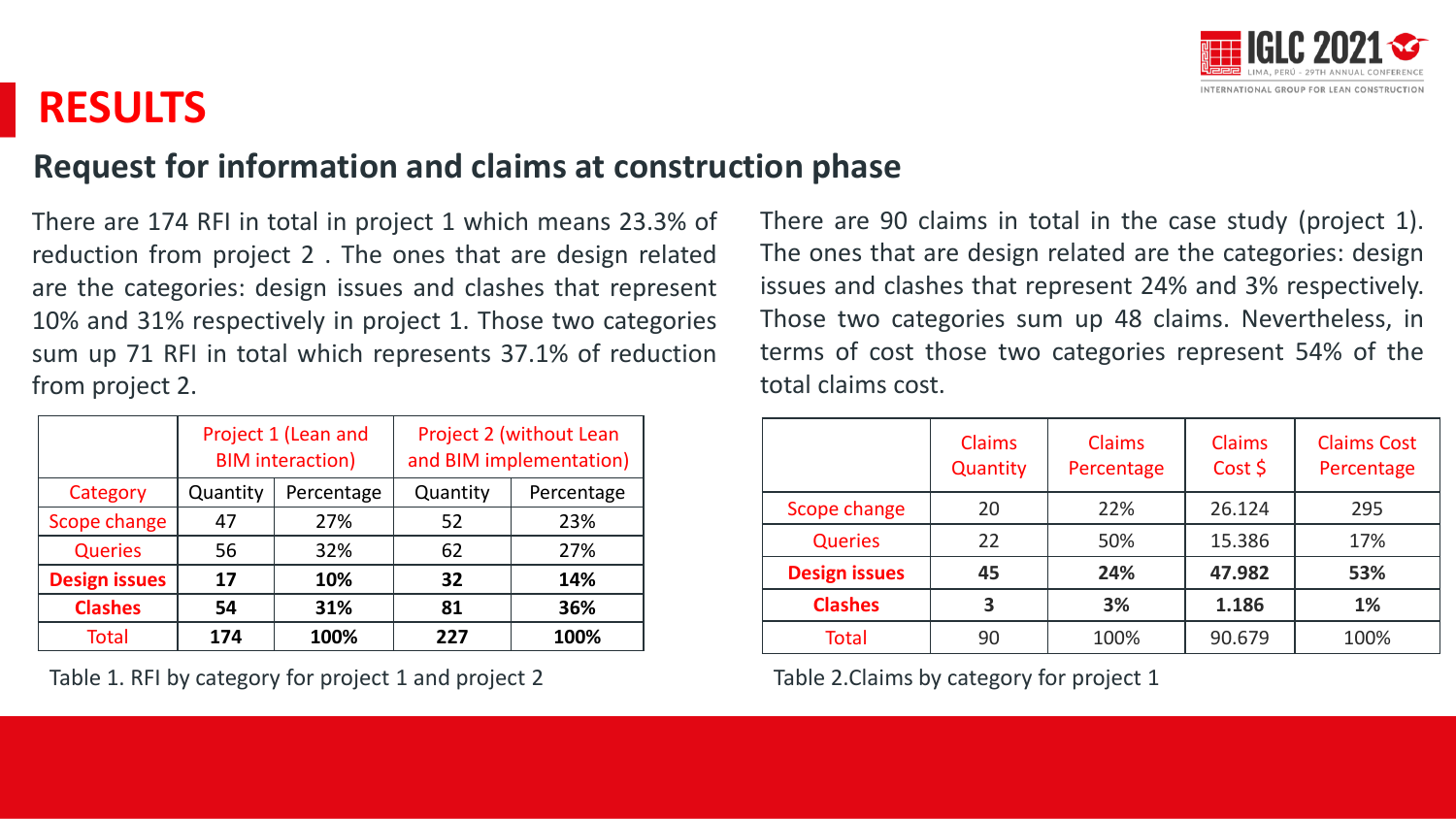

### **DISCUSSION**

Participants found useful tools such as VSM and Ice sessions because they had the opportunity to see the changes that occurred in the design process by reducing the total time of value and non value activities.

In the case of SBD and a 3D model there are less people interested in replicating the experience. A plausible explanation is related to the demand for knowledge in technology that is necessary in this interaction and the resistance to change by senior engineers with more than 20 years of experience in the industry. The design teams had 60% of participants with a seniority level.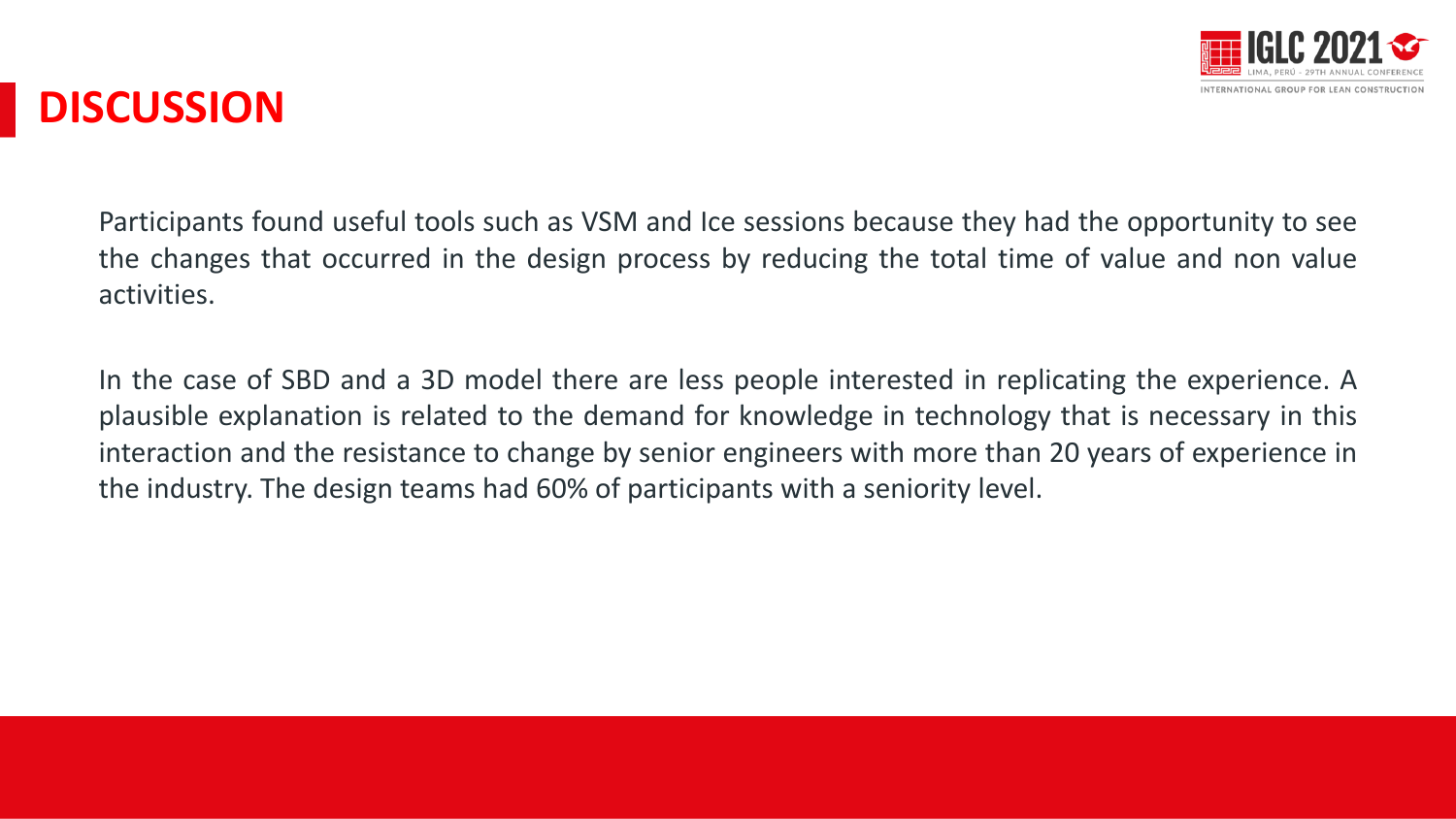

### **CONCLUSIONS**

All four tools (VSM, SBD, 3D model and ICE session) demonstrate the existence of the positive interaction between the lean principle: "decide by consensus, consider all options" and the BIM functionality "visualization of form".

Nevertheless, the findings in this case study suggest another new interaction between the lean principle "focus on concept selection" with the BIM functionality "visualization of form". This interaction is not registered in the matrix shown by Sacks et al. (2010).

In this new positive interaction, set based design and a 3D model plays a pivotal role because a better understanding of different design alternatives early in the design phase can be reached if a model is shown to the decision makers.